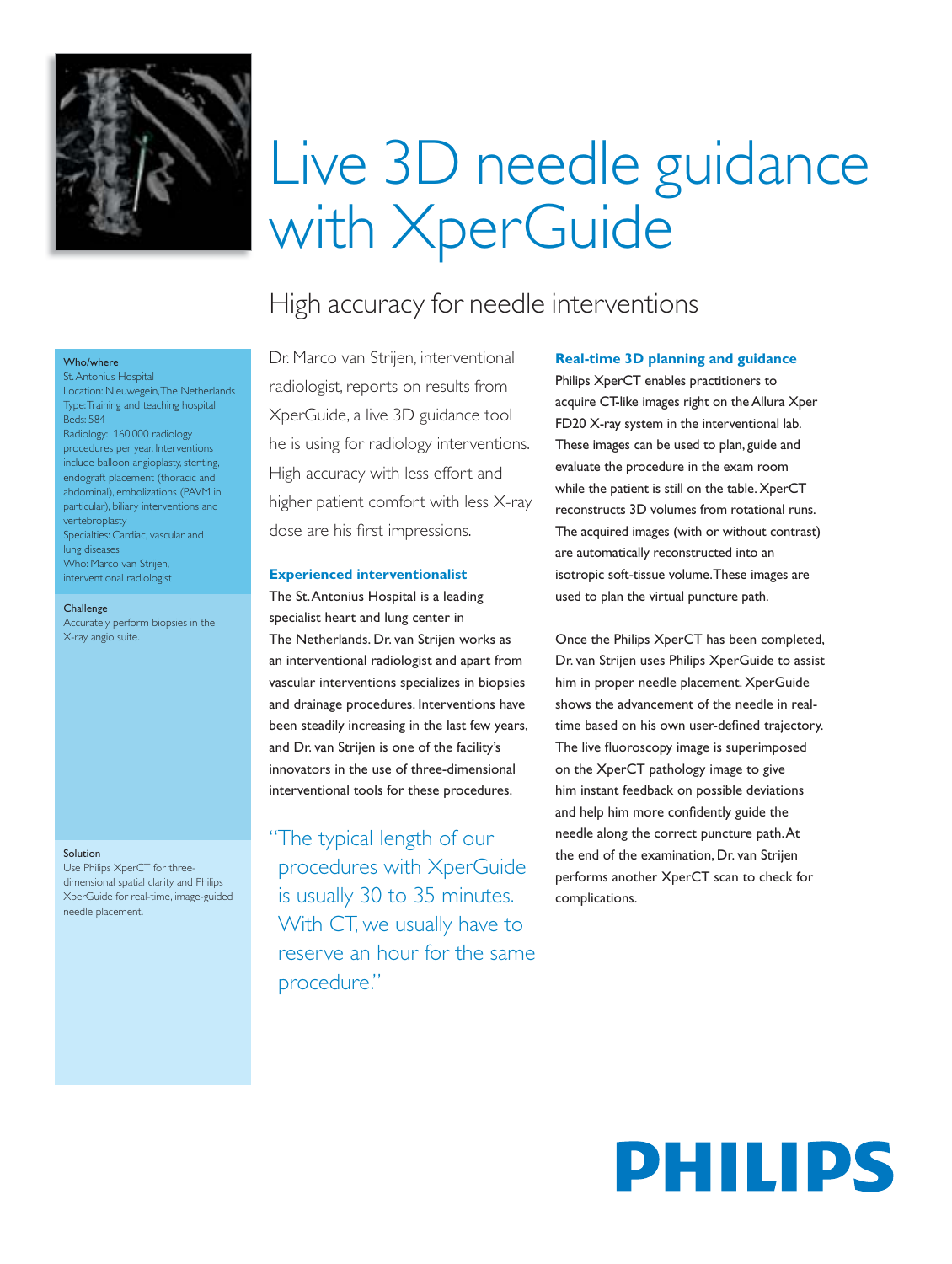### **Today's practice for percutaneous needle interventions**

Van Strijen explains that fluoroscopy, CT and ultrasound are currently used to support percutaneous needle interventions. However, these all have limitations. "Fluoroscopy shows live images of bones, but does not show soft tissue structures. CT is excellent for showing soft tissue structures, but you miss the live fluoroscopy capabilities on most standard CT scanners. CT fluoroscopy is possible but generates a higher X-ray dose compared to normal fluoroscopy. In addition, needle path planning can only be done in the axial plane and the choice of trajectories is limited by the working area within the gantry and the gantry tilt."

"It would take more effort using the CT scanner because you are constantly moving the patient in and out of the scanner."

With CT the patient has to be moved in and out of the CT scanner to check the needle progression and the gantry restricts access to the patient. Ultrasound has its limitations as well. "For soft tissue and kidneys, it is a good option, but in large patients you get a problem especially when you advance to deeper structures. The technique is observer dependant and you need to be a skilled and experienced user to get good ultrasound results."

#### **More control through instant feedback**

"Puncturing bone structures has an accuracy of within 3 millimeters. Soft tissue that is not moving has an accuracy within 5 millimeters. This is comparable or better to the accuracy we get with CT, but it would take a lot more effort using the CT scanner because you are constantly moving the patient in and out of the scanner."

Van Strijen finds XperGuide very accurate in working in areas that are not affected by breathing. "When you advance your needle and you are seeing at the same time the exact



position of the aorta and the renal vein and you know this is the point beyond which I should not go that is very useful. When I shoot the biopsy gun I know the tip will not exceed the exact final border of the puncture path."

"Another example is intra pulmonary procedures. So far we've done five cases and with XperGuide we can determine a puncture path. We didn't have one pneumothorax in any of these patients. We were able to get right through to the tumor without having to go through healthy lung tissue."

## "You can use steep angles compared to CT or ultrasound. "

#### **Steeper angles**

Philips XperGuide has offered other clinical advantages in the cases that Dr. van Strijen has performed. "You can use steep angles compared to CT or ultrasound. When we do sub-diaphragmal procedures, I always take into account the actual movement of the diaphragm. One patient had a lesion all the way up in the adrenal. We needed a very steep angle (see figure 1). In cases with organ movements due to respiration, I wait each time until the diaphragm is in the exact same phase of the respiration to advance the needle, then wait, advance, wait, etc."

XperGuide 3D needle placement procedure, Dr. M. van Strijen

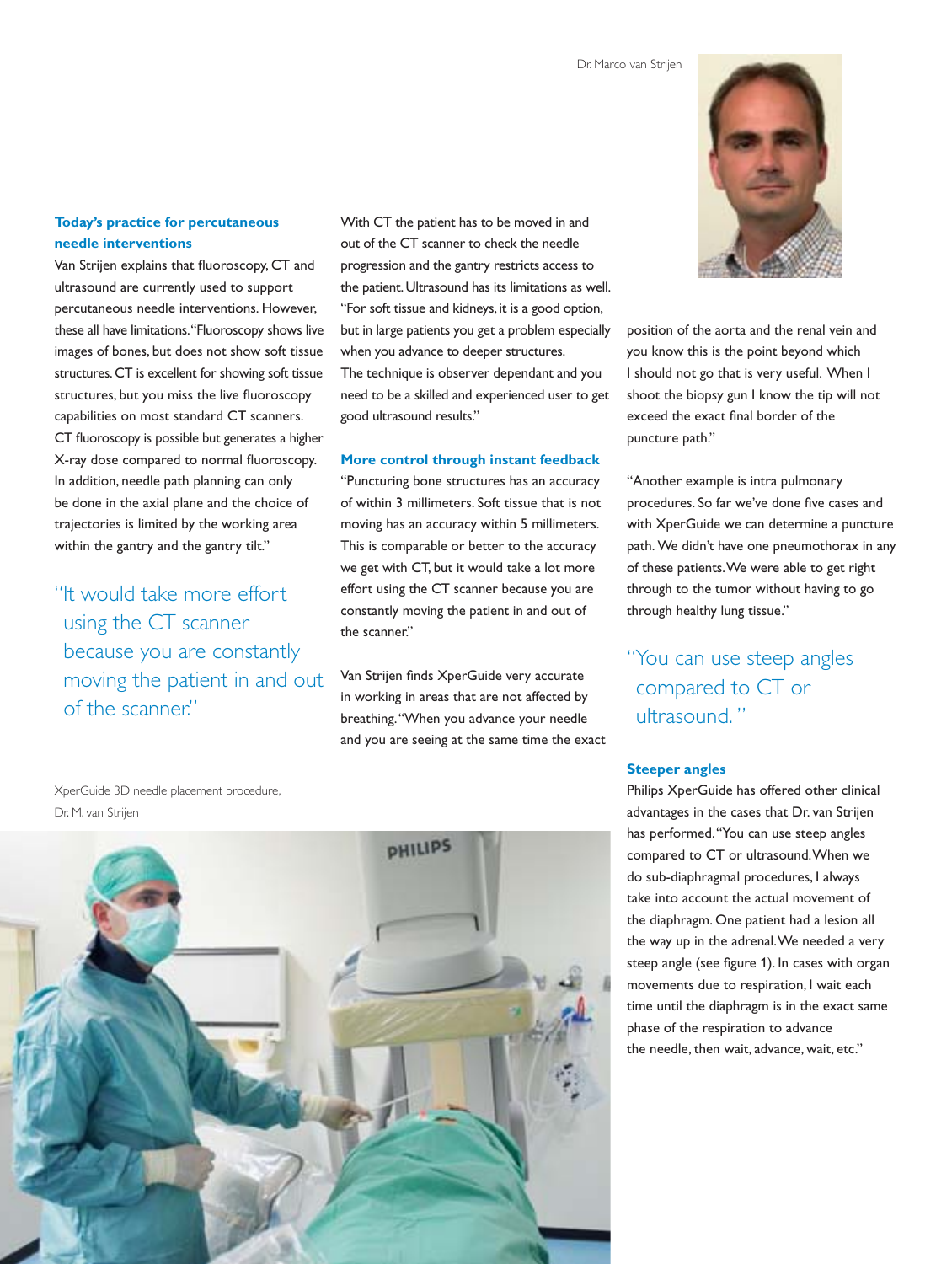#### **More room to work**

"By performing interventions in the angio room, I have all the space I need to work. When I need more space between patient and detector, I simply rotate my C-arm and I can work in any position on top of the patient. In the CT gantry that is impossible since the CT gantry is always all around the patient." Van Strijen says that it was very easy to learn how to operate the XperCT and XperGuide tools. "When you've performed ten cases you really know the system and can easily use it."

"By performing my interventions in the angio room, I have all the space I need to work."

#### **Faster procedure, less X-ray dose**

Biopsies can be carried out very quickly in the angio room. "The typical length of our procedures with XperGuide is usually 15 to 20 minutes. With CT, we usually have to reserve an hour for the same procedure." Using the CT requires a great deal more radiation exposure as well. "In a straightforward XperGuide procedure, I take one rotational scan for planning and one for a post-procedural check. In a typical CT procedure, I do 5-7 runs of 4 slices every time and I don't get the same real time information or accuracy."

#### **Super Adrenal Gland Biopsy**

Patient: Female, 50 years-old Indication: Suspicion of metastasis in super Adrenal Gland Procedure: "In this procedure, I was working in an area that is highly affected by the patient's breathing. I waited for the pause between breaths and inserted my needle a little more during each phase. The real challenge here is to avoid the ribs, the intercostal arteries and not puncture the lungs."

Result: "We used to perform this type of biopsy in the CT room. Now, the biopsy was successfully performed using XperGuide in the angio room in about 15 minutes. The images from XperGuide helped me negotiate a very critical path between breathholds."

#### **Nephrostomy drainage**

Patient: Male, 73 years-old Indication: Obstruction of the urinary tract Procedure: Drainage. "The challenge in this sort of procedure is to place the drain without harming any of the surrounding tissue in an area that is constantly moving."

Result: "We would usually perform this procedure in the ultrasound room. Thanks to the real-time feedback from XperGuide, we placed the drain in record time, within 10 minutes. We used less radiation and it was less stressful for the patient."



Punction planning of a neprostomy in a longitudinal view



XperGuide planning of a drainage



Needle control according to planning path



Transversal view of the needle path for kidney biopsy